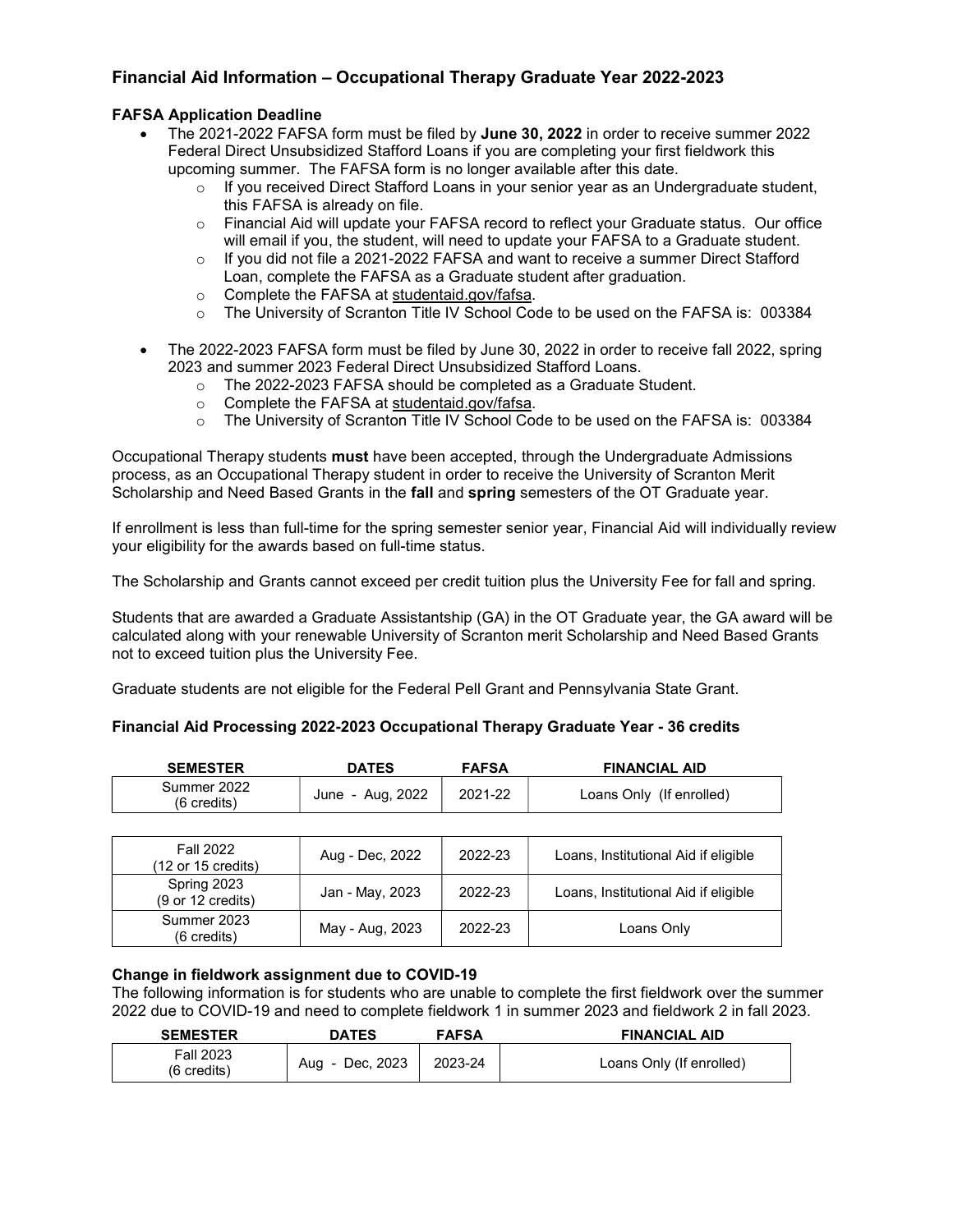#### Summer 2022 and Fall/Spring/Summer 2022-2023 Tuition is Not Determined

Fall/Spring 2021-2022 Current Tuition...... \$989/per credit Total credits 36 Fall/Spring 2021-2022 University Fee……....\$ 25/per term

#### Financial Aid Notifications

- Located at my.scranton.edu
- Click on Self-Service
- Under Student Services & Financial Aid Tab
- Click on Financial Aid to gain access to the Electronic Eligibility Notification

#### Electronic Eligibility Notification

- Lists offered and recommended aid awards
- Contains messages particular to students' awards (PLEASE READ)
- Requests submission of certain documents for individual awards
- Contains general terms and conditions of award package

### Award/Status Update Form

Completion of the Status Update Form is necessary only if a student must communicate any of the following:

- A decision to reduce or decline selected awards
- Notification of other resources or scholarships not listed on the Electronic Notification

Students can update student information by logging into my.scranton.edu and click on Self Service and/or email the Financial Aid Office at finaid@scranton.edu.

### The University of Scranton Invoicing

The University of Scranton Bursar's Office will bill students each term. The payment due date is at the beginning of each term. Processed financial aid will be listed on the electronic invoice (with the exception of the first summer). To view the electronic invoice, go to my.scranton.edu, on the Student Tab click on "Nelnet Business Solutions". The student will not be allowed to register for a subsequent term, receive a diploma or obtain an official transcript if payment arrangements are not made.

# Financing a University of Scranton Education

#### Direct Payment to the University of Scranton

Pay via e-check, or via credit card (with a fee attached), or mail in a check to 800 Linden St, Scranton, PA 18510 (Attn: Bursar's Office). Visit Methods of Payment Accepted at scranton.edu/bursar.

#### University of Scranton Payment Plan

The University of Scranton provides for a monthly installment payment plan through Nelnet Business Solutions. This plan allows students to spread payments over a 4, 5- or 6-month period. Apply per term. This eliminates the need to make lump sum payments prior to the beginning of each semester. Visit Methods of Payments Accepted at scranton.edu/bursar.

## Loan Programs

#### Federal Direct Unsubsidized Stafford Loans

The Federal Direct Stafford Unsubsidized Loan program is the primary source of financial aid for many graduate students and requires a minimum half-time enrollment. Graduate Stafford Unsubsidized Loans have a fixed interest rate of 5.28% and 1.057% in fees which are deducted from the loan proceeds. Currently, interest rates are set at 0% on federal student loans due to the COVID-19 emergency until May 1, 2022. Reference website for future interest rates when determined. Annual loan limits are tied to the cost of attendance and individual eligibility, with a maximum of \$20,500 for most graduate students. The aggregate loan eligibility for graduate students is \$138,500 (only \$65,500 of this amount may be in Direct Subsidized Loans). The debt limit includes any Stafford Loans received for undergraduate study. Repayment begins six months after students complete a program of study or takes leave of absence for more than six months.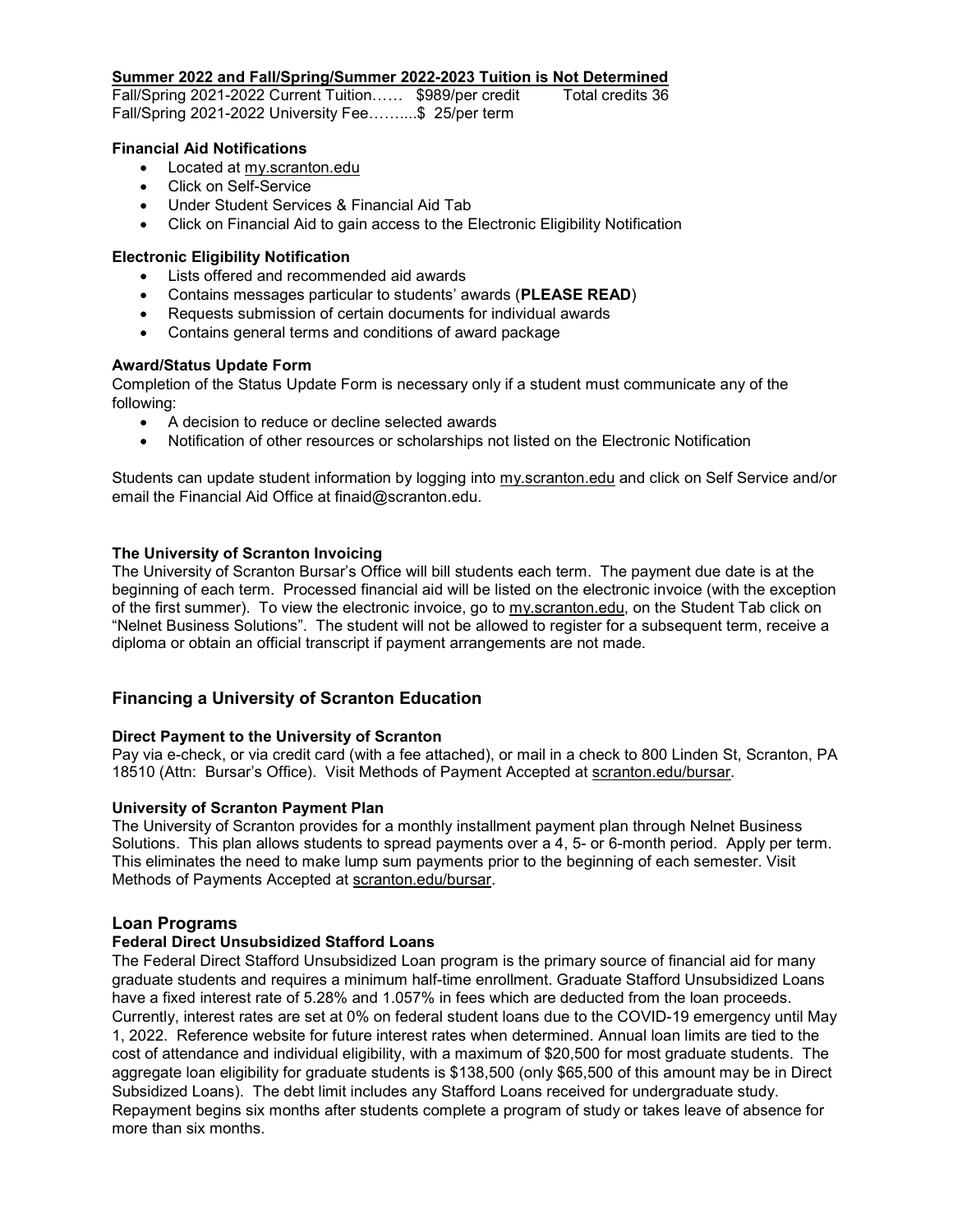#### Federal Direct Stafford Electronic Master Promissory Note and Entrance Counseling

For new Stafford Loan borrowers, you will be required to complete an electronic Federal Direct Stafford Loan Master Promissory Note (MPN) and must complete entrance counseling requirements for Graduate/Professional students before receiving the loan funds. Both can be completed prior to receiving the Financial Aid package. Visit scranton.edu/financialaid, select Loans & Financing Options.

## Deferment of Stafford Loans

Students qualify for an In-School Deferment which temporarily suspends payments on student loans while attending school. To qualify, a student must be registered for at least half-time status. The Registrar's Office reports enrollment for all students at the beginning of each term to the National Clearinghouse. In-school deferments last as long as a student is attending at least half-time.

The OT student's moving into the Graduate level this summer will eventually be reported with an August 2023 graduation date. The Direct Stafford Loan will have a six-month grace period. Repayment will begin February 2024. Students must work with their loan servicer. Please note, if the second fieldwork needs to be completed in fall 2023, the graduation date will be December 2023. Repayment will begin June 2024.

#### Federal Graduate PLUS Loans-Available, but not needed.

Graduate PLUS Loans may be available to students enrolled for a minimum of half-time enrollment. Students must use the Federal Stafford Loan eligibility (\$20,500) before applying for the Graduate PLUS Loan. Graduate PLUS borrowers may borrow up to the cost of attendance for the period of enrollment, minus other estimated financial assistance received for that period. Graduate PLUS Loans are subject to credit review; however, a Graduate PLUS applicant who has an adverse credit history may be able to obtain the loan with an endorser who does not have an adverse credit history. Graduate PLUS Loans have a fixed interest rate of 6.28% and 4.228% in fees are deducted from the loan proceeds. Currently, interest rates are set at 0% on federal student loans due to COVID-19 emergency until May 1, 2022. Reference website for future interest rates when determined. Payments are automatically deferred while a student is in school at least half-time. Interest accumulates and may be paid during these periods or capitalized (added to the principal) at a specified time.

## Federal Direct Graduate PLUS Request Form and Electronic Master Promissory Note

Complete the Graduate PLUS loan application, Federal Direct Graduate PLUS Master Promissory Note and entrance Counseling for Graduate/Professional students through the Department of Education's website. Visit scranton.edu/financial-aid/fed-dir-plus-loans-gr.shtml.

## Alternative Loan Programs-Available, but not needed.

In addition to the Federal Direct Stafford and Direct Graduate PLUS Loans, there are other private loan programs available to students in need of additional funding for educational costs. These programs require a favorable credit rating. Students and credit worthy co-signer may borrow up to the cost of attendance for the period of enrollment, minus other estimated financial assistance received for that period. Visit scranton.edu/financialaid, select Loans & Financing Options.

#### Federal Work Study

- Students must complete the renewal 2022-2023 Work Study application at my.scranton.edu
- File the 2022-2023 FAFSA, say YES to the Work Study question
- Students must contact their current supervisor to confirm future employment
- The Supervisor then must email the Financial Aid Office at finaid@scranton.edu with the student's name, Royal ID and confirmation of rehire

#### Satisfactory Academic Progress

Each student is responsible for achieving Satisfactory Academic Progress. Guidelines are found in the Comprehensive Guide to Financial Programs located at scranton.edu/financialaid, select Publications.

#### Nelnet Student Choice Refunds

Nelnet Student Choice Refunds is a partnership between the University of Scranton and Nelnet Business Solutions which allows for payment from the University to you to be deposited directly into your bank account. For directions on how to request a refund visit scranton.edu/bursar and click on refund information.